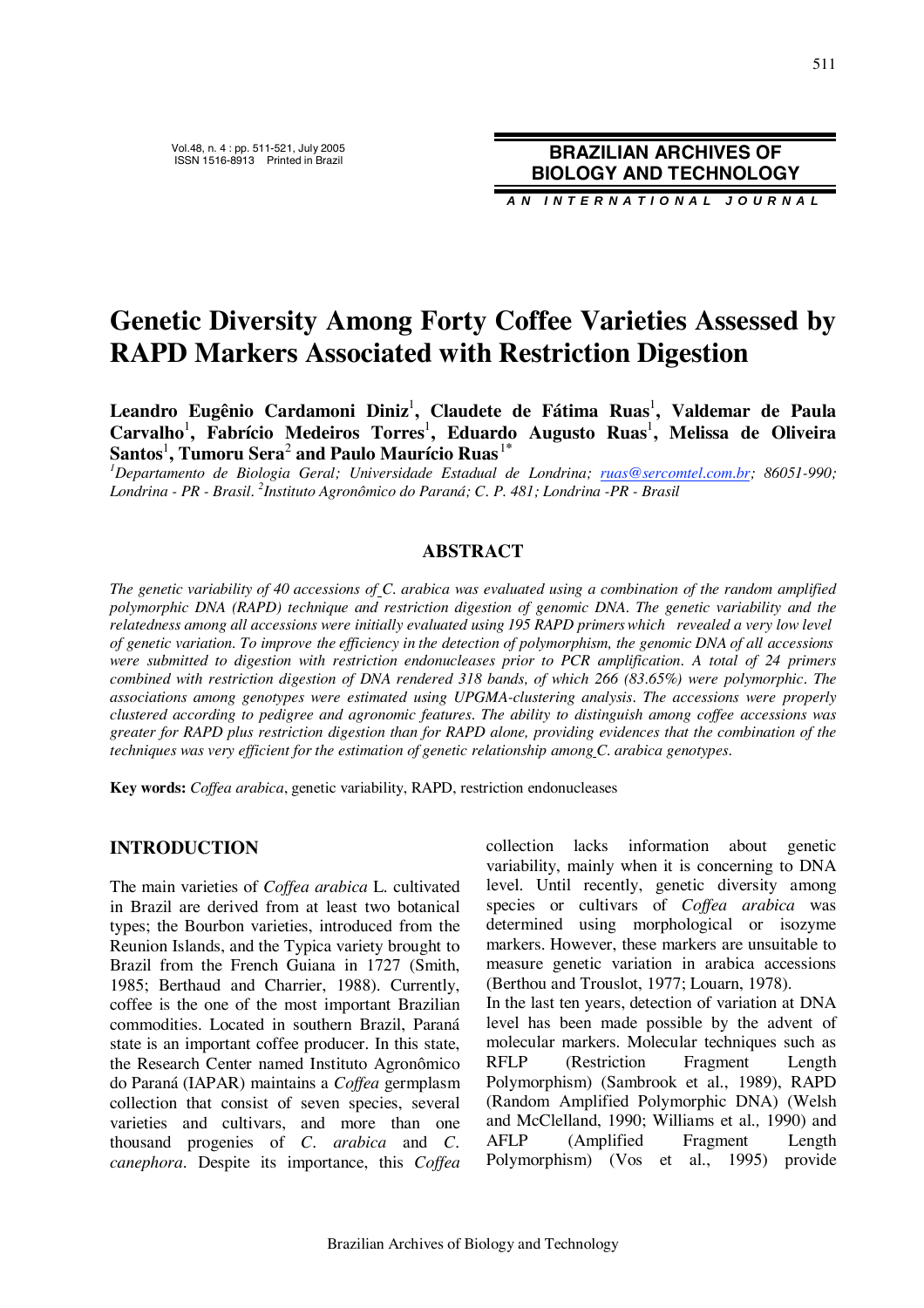powerful tools for study of genetic diversity. RFLP analysis of the chloroplast genome and the atp-rbc intergenic region were used to study the variation among different taxa of *Coffea* and two species of *Psilanthus*. The low sequence divergence suggested that *Coffea* is a young genus (Lashermes et al., 1996a). The AFLP technique was useful for the detection of introgression in *C. arabica* (Lashermes et al*.,* 2000). AFLP and SSR markers were used to assess polymorphism between and within coffee accessions (Anthony et al*.*, 2002).

RAPD technique provides a useful tool to identify and estimate genetic diversity in *Coffea.* Orozco-Castilho et al*.* (1994) detected polymorphism between 22 *C. arabica* accessions, one natural interspecific hybrid (Hibrido de Timor), three accessions of *C. canephora* and one accession of *C. liberica*. The study also showed that plants originated from Ethiopia and plants from the arabica sub-groups (*C. arabica* var Typica and *C. arabica* var Bourbon) were clearly distinguished. Analysis of genetic diversity using RAPD revealed a significant difference between cultivated (Arabica and Bourbon) and wild accessions of *C. arabica* from Kenia and Ethiopia (Lashermes et al., 1996b). Anthony et al*.* (2001) studied the genetic diversity among 19 *C. arabica* accessions from spontaneous and sub spontaneous trees of Ethiopia. The authors concluded that RAPD markers could be applied for DNA fingerprint of coffee accessions, providing information for the introgression of desirable traits and, therefore, increase the effectiveness of the breeding program. Sera et al. (2003) using RAPD markers associated with restriction digestion showed genetic divergence between arabica accessions of the same origin*.* Chaparro et al. (2004) used RAPD technique for the analysis of 50 wild and semiwild accessions of *C. arabica* and concluded that a much larger polymorphism was present in the collection examined than previously reported in others coffee collections. In this study, we assessed the genetic relationship among arabica accessions from a germplasm collection from Brazil using RAPD associated with prior digestion of DNA with restriction enzymes.

## **MATERIALS AND METHODS**

#### **Plant material**

Forty coffee genotypes were used in this study (Table 1). The accessions were obtained from the *Coffea* Germplasm Collection of the Instituto Agronômico do Paraná (IAPAR), Londrina, Brazil. Many of the genotypes represented elite cultivars that have been used in breeding programs.

## **DNA extraction, amplification, and gel electrophoresis**

Genomic DNA was isolated from fresh leaves, obtained from at least five different plants of each accession following the CTAB method (Doyle and Doyle, 1987), except that CTAB was replaced by MATAB (Mixed Alyltrimethylammonium Bromide, Sigma) in the extraction buffer. DNA concentration was estimated using a fluorometer (DyNA Quant 200, Höefer-Pharmacia), adjusted to  $10ng/\mu l$  and bulked by accessions (Michelmore et al*.,* 1991). Amplification reactions were in a volume of 15  $\mu$ l of a standard PCR and 20ng template DNA. For restriction digestion, genomic DNA was incubated for 1 h at 37º C with one of the following enzymes, *Bam* HI, *Eco* RI, or *Hae* III, just prior to the PCR reaction. DNA amplification was carried out using a PTC 100 (MJ Research) thermal cycler programmed with a 3 min at 94º C for initial DNA denaturation, followed by 48 cycles of 1 min at 94º C, 1 min 45 sec at 38º C, and 2 min at 72º C. The final cycle was followed by a 7 min extension at 72º C. Amplified products were resolved in 1.2 % agarose gel in 1x TAE buffer (40 mM Tris-acetate, 1 mM EDTA pH 8.0) and stained with ethidium bromide. The RAPD profiles were visualized under UV light and stored for further analysis in a PC computer.

#### **Data analysis**

DNA markers were scored for the presence (1) and absence (0) of homologous amplified products. The genetic similarity among accessions was estimated using the Dice coefficient of the NTSYS package (Numerical Taxonomy and Multivariate Analysis for personal computer), version 2.1 (Rohlf, 2000). A dendrogram was constructed using the UPGMA (unweighted pair-group method using arithmetic averages) method. The matrix of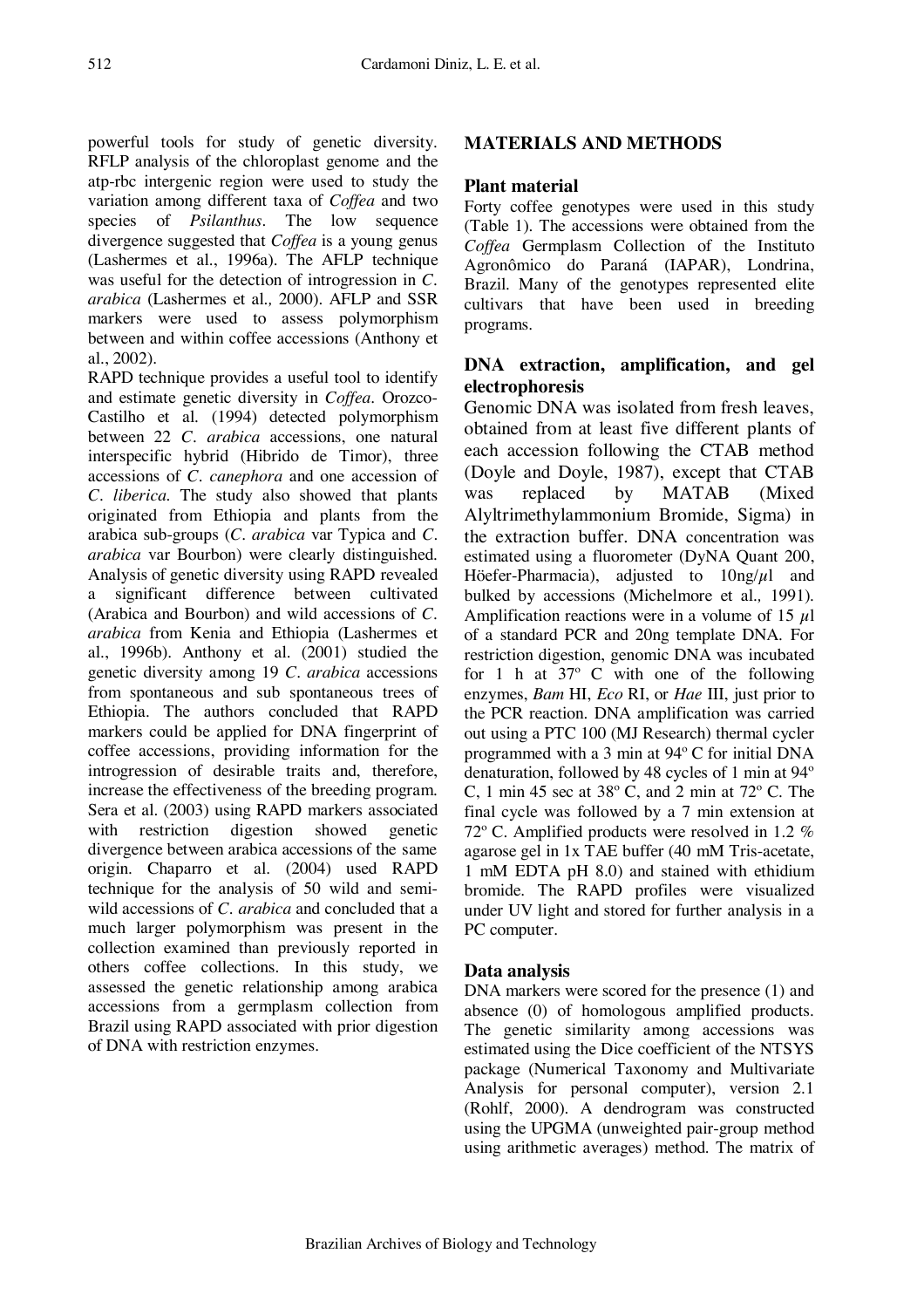genetic similarity was also used in a principal coordinate analysis (PCOORD) to resolve the patterns of variation among the genotypes. The cophenetic coefficient between the matrix and the dendrogram was measured using the appropriate routine of the NTSYS package. The bootstrap method was employed to evaluate the reliability of tree topology. The calculations were performed with the BOOD software, version 3.0 (Coelho, 2001). The significance of the cophenetic correlation was estimated with the Mantel correspondence test (Mantel, 1967).

#### **RESULTS AND DISCUSSION**

The RAPD technique combined with a prior digestion of genomic DNA with restriction enzymes allowed for the detection of polymorphism among 40 accessions of coffee. From 195 RAPD primers initially screened, only 24 (12.3%) revealed polymorphism. Low percentage of RAPD primers showing informative bands in *Coffea* were also reported by Lashermes et al*.* (1996a) and Anthony et al*.* (2001). The authors attributed the results to the very narrow genetic basis of *C. arabica.* To increase the number of informative bands, the total DNA from each of the accessions studied were treated with restriction enzymes prior PCR reaction with the 24 primers screened. Only three (*Bam* HI, *Eco* RI, and *Hae* III) out of seven enzymes tested modified the amplification patterns obtained with the primers alone, resulting in 27 primers/enzyme combinations (Table 2). The PCR amplification of genomic DNA from all accessions yielded a total of 318 bands of which 266 (83.6%) were polymorphic. The mean coefficient of variation  $(CV = 2.6\%)$ , estimated using the bootstrap procedure (Coelho, 2001) initiated to stabilize at about 100 markers and the rate of decrease was minimal beyond 200 markers (not shown). These data suggested that 318 markers were adequate for the estimation of genetic relationship among the arabica accessions. DNA polymorphism generated with and without restriction digestion was similar. however, the informative bands obtained per primer increased significantly, often including different amplified products (Table 2, Fig. 1). In wheat genotypes, Koebner (1995) observed that digestion of template DNA prior to PCR amplification allowed for more efficiency of

primer annealing along shorter DNA fragment, where a simplified secondary structure was less likely to interfere with the process. Similar results were obtained by Sera et al*.* (2003) in 14 accessions of arabica coffee and by Silveira et al*.* (2003) in a study of genetic variability within and among Sarchimor progenies.

#### **Phylogenetic relationship**

The dendrogram and the PCO (Principal Coordinate Analysis) estimated from the similarity matrix (Table 3) for the 40 *Coffea* accessions are shown in Figs. 2 and 3, respectively. The high value of cophenetic correlation  $(r = 0.81)$  between the similarity matrix and the dendrogram indicated the extent to which the clustering of genotypes accurately represented the estimates of genetic similarities among the accessions studied.

The primary trend in the dendrogram was to separate the genotypes into two main groups (Figs 2 and 3), one comprising the cultivars of the arabica and the Bourbon type coffee and the other including the cultivars derived from genotypes containing genes of the Hibrido de Timor.

The first cluster showed that *C. arabica* var *typica* was highly related to the Bourbon Vermelho cultivar (similarity of 0.94). This result was supported by the origin of Bourbon Vermelho as a spontaneous mutation found in Reunion Island in a field of *C. arabica* var *arabica* from Ethiopia (Rothfos, 1980). Both, Arabica typica and Bourbon Vermelho were close to Bourbon amarelo (mean similarity of 0.90) with a bootstrap support of 91% (Figs. 2, 3 and Table 3). High values of genetic similarity between *C. arabica typica* and the Bourbon group were also reported by Anthony et al*.* (2001). The authors concluded that even though Bourbon and Typica varieties had accumulated small differences over three centuries of selections, they still presented little divergence with wild material from Ethiopia.

The first cluster also grouped the cultivars Catuaí Vermelho IAC 81, Catuaí Amarelo IAC 17, Catuaí Semperflorens, and Acaiá IAC 474-19. Catuaí Vermelho IAC 81 and Catuaí Amarelo IAC 17 (similarity of 0.92) were artificial hybrids (Caturra Amarelo IAC 476 x Mundo Novo) whose progenies with red and yellow fruits, selected in  $F_3$ populations were named Catuaí Vermelho IAC 81 and Catuaí Amarelo IAC 17, respectively (Fazuoli, 1986).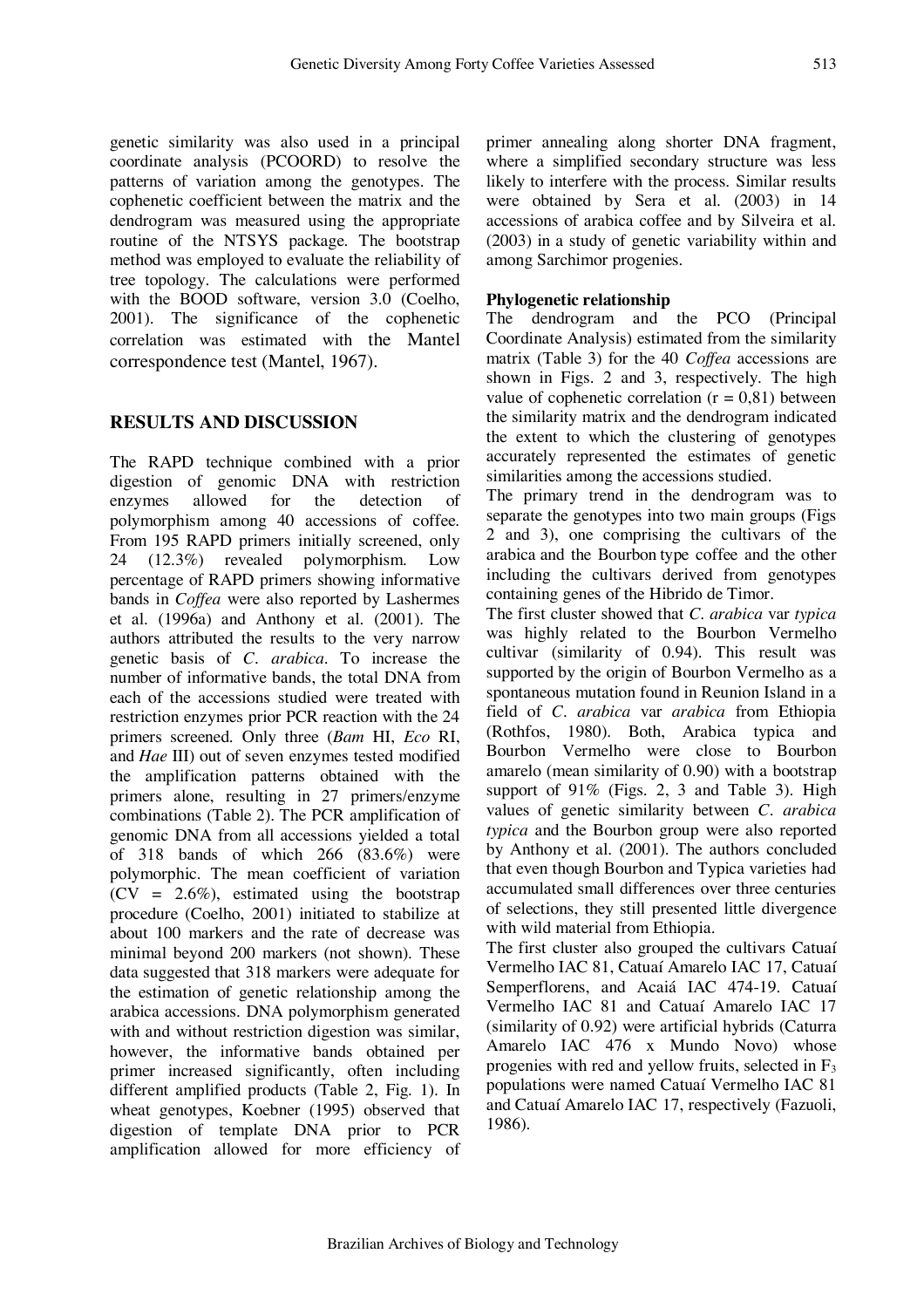| $\overline{\mathbf{N}^{\text{o}}}$ | <b>Accessions</b>                      | <b>Type</b>                              | Origin                      |
|------------------------------------|----------------------------------------|------------------------------------------|-----------------------------|
| $\mathbf{1}$                       | Arabica typica                         | cultivar of C. arabica                   | Ethiopia                    |
| 2                                  | Bourbon Amarelo                        | cultivar (Bourbon x Amarelo de Botucatu) | <b>Brazil</b>               |
| 3                                  | Bourbon Vermelho                       | cultivar of C. arabica                   | Reunion Island              |
| 4                                  | Acaiá IAC 474 -19                      | cultivar (Bourbon x Sumatra)             | <b>Brazil</b>               |
| 5                                  | Mundo Novo IAC <sup>1</sup> 376-4      | cultivar (Bourbon x Sumatra)             | <b>Brazil</b>               |
| 6                                  | Mundo Novo Semperflorens               | mutant of Acaiá                          | <b>Brazil</b>               |
| 7                                  | Catuaí Semperflorens                   | mutant of Catuaí Amarelo                 | <b>Brazil</b>               |
| 8                                  | Catuaí Amarelo IAC 17                  | cultivar (Mundo Novo x Caturra)          | <b>Brazil</b>               |
| 9                                  | Catuaí Vermelho IAC 81                 | cultivar (Mundo Novo x Caturra)          | <b>Brazil</b>               |
| 10                                 | Rubi - MG 1192                         | Cultivar (Catuaí x Mundo Novo)           | <b>Brazil</b>               |
| 11                                 | <b>IAPAR 77.055</b>                    | progeny (Icatu x Caturra)                | <b>Brazil</b>               |
| 12                                 | Catuaí SH <sub>2</sub> SH <sub>3</sub> | $F_5$ progeny $SH_2 SH_3$                | <b>Brazil</b>               |
| 13                                 | Caturra Vermelho IAC 477               | mutant variety of Bourbon                | <b>Brazil</b>               |
| 14                                 | Caturra Amarelo IAC 476                | mutant variety of Bourbon                | <b>Brazil</b>               |
| 15                                 | Superprecoce                           | germplasm of C. arabica                  | Ethiopia (FAO, 1968)        |
| 16                                 | Icatu Precoce IAC 3282                 | cultivar of Icatu                        | <b>Brazil</b>               |
| 17                                 | Icatu Amarelo IAC 2944                 | cultivar of Icatu                        | <b>Brazil</b>               |
| 18                                 | Icatu Vermelho IAC 2945                | cultivar of Icatu                        | <b>Brazil</b>               |
| 19                                 | Mokka                                  | mutant of Bourbon variety                | <b>Brazil</b>               |
| 20                                 | Laurina IAC 870                        | mutant of Bourbon variety                | <b>Brazil</b>               |
| 21                                 | Villa Lobos                            | mutant of Bourbon variety                | Costa Rica                  |
| 22                                 | San Bernardo                           | mutant of Bourbon variety                | Costa Rica                  |
| 23                                 | Villa Sarchi                           | mutant of Bourbon variety                | Costa Rica                  |
| 24                                 | Colômbia Amarelo                       | cultivar of Catimor                      | Colombia                    |
| 25                                 | <b>IAPAR 77.028</b>                    | F <sub>4</sub> progeny of Sarchimor      | <b>Brazil</b>               |
| 26                                 | IAPAR 59 (75.163-22)                   | F <sub>4</sub> cultivar of Sarchimor     | <b>Brazil</b>               |
| 27                                 | Tupi IAC 1669-33                       | $F5$ cultivar of Sarchimor               | <b>Brazil</b>               |
| 28                                 | IAPAR 75.163-21-10                     | F <sub>5</sub> progeny of Sarchimor      | <b>Brazil</b>               |
| 29                                 | IAPAR 75.163-12                        | F <sub>4</sub> progeny of Sarchimor      | <b>Brazil</b>               |
| 30                                 | Kattimor                               | progeny of Sarchimor                     | <b>Brazil</b>               |
| 31                                 | Mundo Novo x IAPAR 59 $F_1$            | $F_1$ hybrid                             | <b>Brazil</b>               |
| 32                                 | Mundo Novo x IAPAR 59 $F_2$            | $F_2$ hybrid                             | <b>Brazil</b>               |
| 33                                 | Semi-erecta                            | mutant of Bourbon                        | Brazil/Ethiopia (FAO, 1968) |
| 34                                 | Catuaí Erecta                          | genotype of Catuaí Amarelo               | <b>Brazil</b>               |
| 35                                 | Goiaba                                 | mutant of Bourbon                        | <b>Brazil</b>               |
| 36                                 | Maragogipe                             | Cultivar                                 | <b>Brazil</b>               |
| 37                                 | Cera                                   | mutant of Bourbon                        | <b>Brazil</b>               |
| 38                                 | Geisha                                 | cultivar of C. arabica                   | Brazil/Ethiopia             |
| 39                                 | Cioicie                                | cultivar of C. arabica                   | Brazil/Ethiopia             |
| 40                                 | Purpurascens                           | mutant of Bourbon                        | <b>Brazil</b>               |

**Table 1 -** Accessions name, type, and origin of the *C. arabica* germplasm studied.

IAC - Instituto Agronômico de Campinas (Campinas, SP)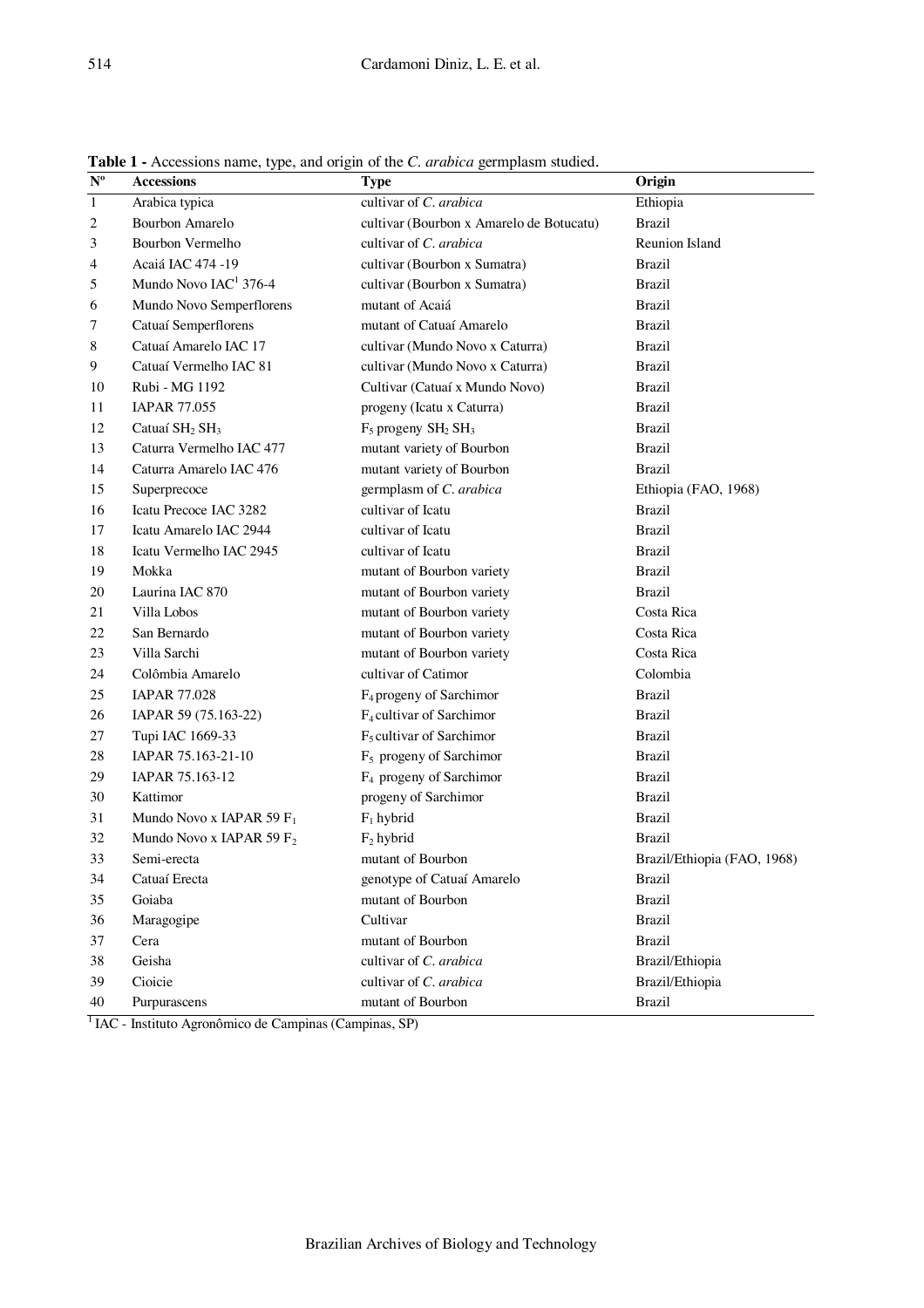| JJ                  | Number of            | Number of | <b>Primer</b>       | <b>Number of bands</b> | Number of      |  |  |
|---------------------|----------------------|-----------|---------------------|------------------------|----------------|--|--|
| <b>Primer</b>       | bands<br>polymorphic |           |                     |                        | polymorphic    |  |  |
|                     |                      | bands     |                     |                        | bands          |  |  |
| $OPAD 01 + Hae III$ | $\mathbf Q$          | 8         | OPP <sub>20</sub>   | 13                     | 12             |  |  |
| OPAD <sub>06</sub>  |                      | 4         | OPAE 20             | 4                      | 2              |  |  |
| $OPAD 06 + Hae III$ | 13                   | 10        | OPAE $20 + Eco$ R1  | 6                      | 5              |  |  |
| $OPAD 06 + Bam HI$  | 10                   | 10        | OPAE $20 + Hae$ III | 6                      | 4              |  |  |
| OPAD <sub>07</sub>  | 14                   | 14        | OPA <sub>17</sub>   | 8                      | 3              |  |  |
| $OPAD 07 + Eco RI$  | 8                    | 8         | OPAT <sub>12</sub>  |                        | 3              |  |  |
| $OPAD 07 + Hae III$ | 13                   | 13        | OPAT $12 + Eco$ RI  | 3                      | $\overline{c}$ |  |  |
| OPAD <sub>11</sub>  | 9                    | 8         | OPA <sub>01</sub>   |                        | $\overline{c}$ |  |  |
| OPAD $11 + Eco$ RI  | 8                    | 6         | $OPA 01 + Bam$ HI   |                        | $\overline{c}$ |  |  |
| $OPAD 11 + Hae III$ | 5                    | 5         | OPA $01 + Eco$ RI   | $\overline{c}$         |                |  |  |
| $OPAD 11 + Bam HI$  | 6                    | 6         | OPAE <sub>01</sub>  | 3                      | $\overline{c}$ |  |  |
| OPAD $14 + Eco$ RI  | 5                    | 3         | OPN <sub>08</sub>   | 3                      | 3              |  |  |
| $OPAD 15 + Bam HI$  | 11                   | 8         | $OPN$ 08 + $Ram$ HI |                        | 4              |  |  |
| $OPAD 19 + Bam HI$  | 7                    | 7         | OPN $08 + Eco$ RI   |                        | 2              |  |  |
| OPO <sub>9</sub>    | 13                   | 13        | OPN <sub>07</sub>   |                        | $\overline{c}$ |  |  |
| $OPO 9 + Bam$ HI    | 11                   | 10        | $OPN 07 + Hae III$  |                        | 6              |  |  |
| OPO <sub>10</sub>   | 9                    | 9         | $OPN 07 + Eco RI$   |                        |                |  |  |
| $OPO$ 10 + Bam HI   | 11                   | 11        | $OPAV 09 + Hae III$ | 6                      |                |  |  |
| OPO <sub>13</sub>   | 8                    | 8         | OPP $03 + Eco$ RI   | 3                      |                |  |  |
| OPO <sub>14</sub>   | 16                   | 15        | $OPY 20 + Eco RI$   | 4                      | 2              |  |  |
| OPP <sub>18</sub>   | 8                    | 7         | OPY $20 + Hae$ III  |                        | 5              |  |  |
| OPP $18 + Hae$ III  | 7                    | 7         | $OPY 20 + Bam$ HI   | $\mathfrak{D}$         |                |  |  |
|                     |                      |           | <b>Total</b>        | 318                    | 266            |  |  |

**Table 2** - RAPD primers (Operon Technologies) used alone for PCR or in combination with restriction enzymes for the analysis of 40 *Coffea* accessions.



**Figure 1 -** Electrophoresis pattern generated with primer OPAE-20. Amplification products obtained without restriction digestion (A) and after DNA digestion with *Eco* R1 (B) and *Hae* III (C) enzymes.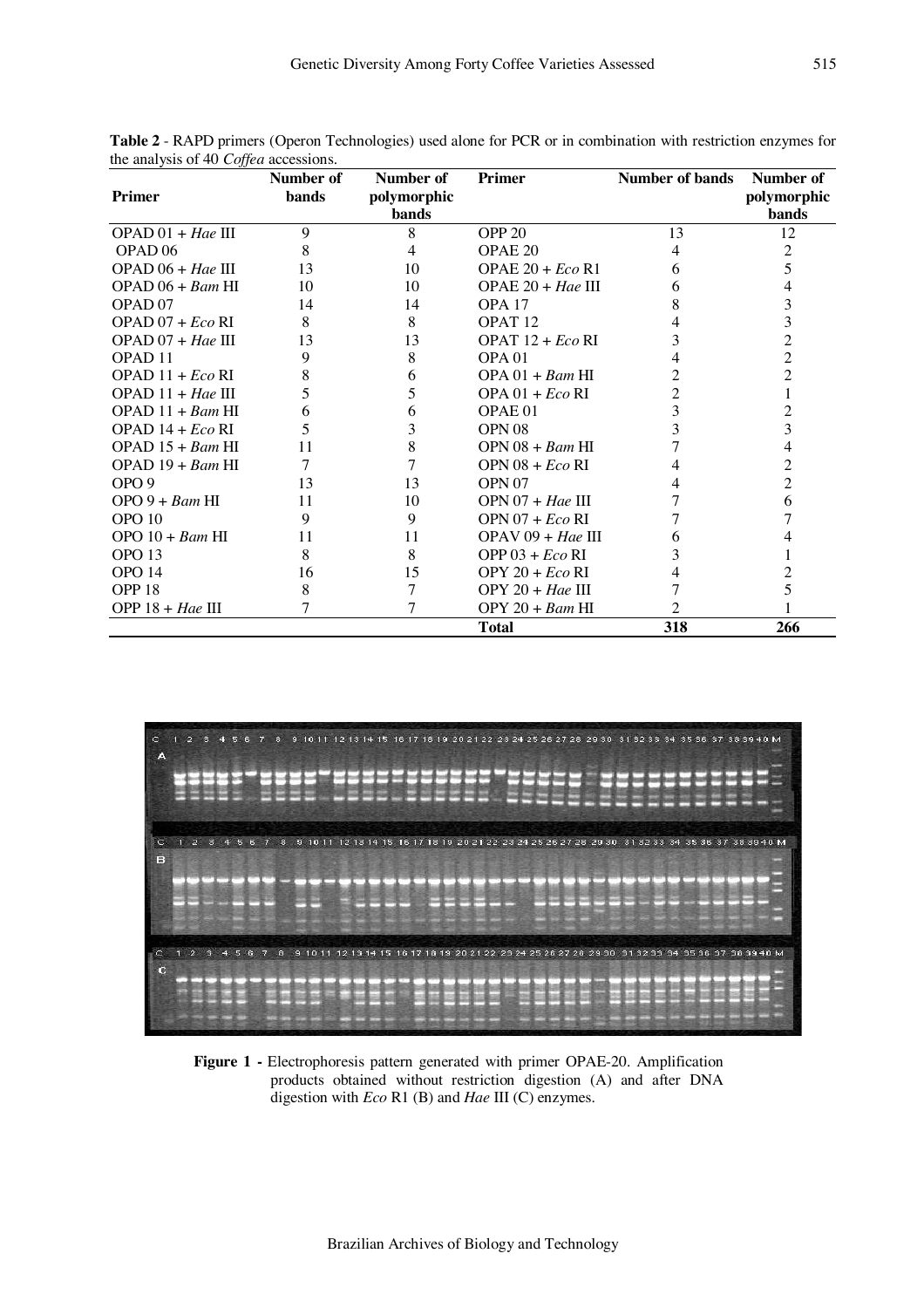| Accessions <sup>1</sup>                       | 1         | $\boldsymbol{2}$    | 3 | 4                                  | 5 | 6 | 7                                                                                              | 8 | 9 | 10 | 11 | 12 | 13 | 14 | 15 | 16 | 17 | 18 | 19 |
|-----------------------------------------------|-----------|---------------------|---|------------------------------------|---|---|------------------------------------------------------------------------------------------------|---|---|----|----|----|----|----|----|----|----|----|----|
| 1. Arabica typical                            | 1.00      |                     |   |                                    |   |   |                                                                                                |   |   |    |    |    |    |    |    |    |    |    |    |
| 2. Bourbon Amarelo                            | 0.92 1.00 |                     |   |                                    |   |   |                                                                                                |   |   |    |    |    |    |    |    |    |    |    |    |
| 3. Bourbon Vermelho                           |           | 0.94 0.87 1.00      |   |                                    |   |   |                                                                                                |   |   |    |    |    |    |    |    |    |    |    |    |
| 4. Acaiá IAC 474 -19                          |           | 0.85 0.85 0.89 1.00 |   |                                    |   |   |                                                                                                |   |   |    |    |    |    |    |    |    |    |    |    |
| 5. Mundo Novo IAC <sup>1</sup> 376-4          |           |                     |   | 0.83 0.79 0.83 0.83 1.00           |   |   |                                                                                                |   |   |    |    |    |    |    |    |    |    |    |    |
| 6. Mundo Novo Semperflorens                   |           |                     |   | 0.77 0.75 0.80 0.80 0.81 1.00      |   |   |                                                                                                |   |   |    |    |    |    |    |    |    |    |    |    |
| 7. Catuaí Amarelo Semperflorens               |           |                     |   | 0.85 0.85 0.88 0.87 0.84 0.82 1.00 |   |   |                                                                                                |   |   |    |    |    |    |    |    |    |    |    |    |
| 8. Catuaí Amarelo IAC 17                      |           |                     |   |                                    |   |   | 0.86 0.83 0.89 0.89 0.85 0.81 0.91 1.00                                                        |   |   |    |    |    |    |    |    |    |    |    |    |
| 9. Catuaí Vermelho IAC 81                     |           |                     |   |                                    |   |   | 0.83 0.82 0.86 0.85 0.82 0.81 0.92 0.92 1.00                                                   |   |   |    |    |    |    |    |    |    |    |    |    |
| 10. Rubi - MG 1192                            |           |                     |   |                                    |   |   | 0.79 0.76 0.83 0.81 0.80 0.75 0.82 0.84 0.85 1.00                                              |   |   |    |    |    |    |    |    |    |    |    |    |
| 11. Icatuaí IAPAR 77.055                      |           |                     |   |                                    |   |   | 0.74 0.71 0.79 0.77 0.77 0.78 0.82 0.83 0.84 0.82 1.00                                         |   |   |    |    |    |    |    |    |    |    |    |    |
| 12. Catuaí SH <sub>2</sub> SH <sub>3</sub>    |           |                     |   |                                    |   |   | 0.75 0.71 0.75 0.76 0.71 0.66 0.74 0.75 0.73 0.81 0.73 1.00                                    |   |   |    |    |    |    |    |    |    |    |    |    |
| 13. Caturra Vermelho IAC 477                  |           |                     |   |                                    |   |   | 0.81 0.78 0.83 0.84 0.81 0.77 0.86 0.86 0.87 0.84 0.84 0.80 1.00                               |   |   |    |    |    |    |    |    |    |    |    |    |
| 14. Caturra Amarelo IAC 476                   |           |                     |   |                                    |   |   | 0.80 0.77 0.82 0.83 0.77 0.74 0.86 0.85 0.83 0.85 0.82 0.83 0.86 1.00                          |   |   |    |    |    |    |    |    |    |    |    |    |
| 15. Arabica Superprecoce                      |           |                     |   |                                    |   |   | 0.74 0.74 0.78 0.79 0.80 0.72 0.81 0.80 0.80 0.77 0.75 0.72 0.83 0.82 1.00                     |   |   |    |    |    |    |    |    |    |    |    |    |
| 16. Icatu Precoce IAC 3282                    |           |                     |   |                                    |   |   | 0.81 0.80 0.83 0.83 0.80 0.77 0.88 0.86 0.88 0.82 0.83 0.71 0.90 0.84 0.81 1.00                |   |   |    |    |    |    |    |    |    |    |    |    |
| 17. Icatu Amarelo IAC 2944                    |           |                     |   |                                    |   |   | 0.82 0.81 0.85 0.85 0.81 0.75 0.88 0.87 0.86 0.84 0.81 0.77 0.89 0.88 0.85 0.90 1.00           |   |   |    |    |    |    |    |    |    |    |    |    |
| 18. Icatu Vermelho IAC 2945                   |           |                     |   |                                    |   |   | 0.82 0.80 0.84 0.85 0.79 0.74 0.87 0.85 0.85 0.80 0.79 0.77 0.88 0.86 0.82 0.90 0.92 1.00      |   |   |    |    |    |    |    |    |    |    |    |    |
| 19. Mokka                                     |           |                     |   |                                    |   |   | 0.83 0.82 0.85 0.86 0.79 0.74 0.88 0.87 0.87 0.81 0.81 0.77 0.91 0.88 0.83 0.89 0.92 0.93 1.00 |   |   |    |    |    |    |    |    |    |    |    |    |
| 20. Laurina IAC 870                           |           |                     |   |                                    |   |   | 0.81 0.80 0.82 0.85 0.78 0.74 0.86 0.84 0.84 0.80 0.80 0.78 0.87 0.87 0.81 0.87 0.91 0.92 0.91 |   |   |    |    |    |    |    |    |    |    |    |    |
| 21. Villa Lobos                               |           |                     |   |                                    |   |   | 0.82 0.80 0.82 0.81 0.75 0.74 0.83 0.81 0.82 0.76 0.73 0.73 0.81 0.79 0.79 0.81 0.84 0.85 0.84 |   |   |    |    |    |    |    |    |    |    |    |    |
| 22. San Bernardo                              |           |                     |   |                                    |   |   | 0.82 0.81 0.83 0.81 0.76 0.74 0.85 0.82 0.82 0.79 0.74 0.74 0.85 0.81 0.77 0.84 0.85 0.86 0.86 |   |   |    |    |    |    |    |    |    |    |    |    |
| 23. Villa Sarchi                              |           |                     |   |                                    |   |   | 0.79 0.76 0.81 0.79 0.74 0.77 0.81 0.79 0.78 0.76 0.76 0.72 0.78 0.80 0.75 0.79 0.84 0.83 0.82 |   |   |    |    |    |    |    |    |    |    |    |    |
| 24. Colômbia Amarelo                          |           |                     |   |                                    |   |   | 0.80 0.79 0.80 0.78 0.75 0.70 0.83 0.78 0.80 0.76 0.72 0.72 0.81 0.78 0.77 0.80 0.84 0.85 0.84 |   |   |    |    |    |    |    |    |    |    |    |    |
| 25. IAPAR 77.028                              |           |                     |   |                                    |   |   | 0.81 0.79 0.81 0.80 0.74 0.72 0.82 0.79 0.81 0.76 0.75 0.74 0.82 0.79 0.77 0.81 0.82 0.83 0.83 |   |   |    |    |    |    |    |    |    |    |    |    |
| 26. IAPAR 59 (75.163-22)                      |           |                     |   |                                    |   |   | 0.82 0.80 0.83 0.80 0.76 0.73 0.82 0.81 0.81 0.80 0.73 0.75 0.82 0.82 0.80 0.80 0.84 0.83 0.83 |   |   |    |    |    |    |    |    |    |    |    |    |
| 27. Tupi (IAC 1669-33)                        |           |                     |   |                                    |   |   | 0.84 0.82 0.83 0.81 0.78 0.74 0.84 0.82 0.82 0.77 0.72 0.75 0.80 0.80 0.78 0.80 0.84 0.83 0.84 |   |   |    |    |    |    |    |    |    |    |    |    |
| 28. IAPAR 75.163-21-10                        |           |                     |   |                                    |   |   | 0.81 0.80 0.82 0.80 0.76 0.72 0.83 0.80 0.81 0.78 0.72 0.74 0.82 0.80 0.79 0.81 0.86 0.85 0.86 |   |   |    |    |    |    |    |    |    |    |    |    |
| 29. IAPAR 75.163-12                           |           |                     |   |                                    |   |   | 0.79 0.78 0.79 0.77 0.71 0.68 0.80 0.79 0.81 0.77 0.72 0.72 0.81 0.79 0.77 0.79 0.83 0.80 0.84 |   |   |    |    |    |    |    |    |    |    |    |    |
| 30. Kattimor                                  |           |                     |   |                                    |   |   | 0.80 0.77 0.80 0.79 0.75 0.72 0.83 0.80 0.81 0.79 0.76 0.76 0.83 0.85 0.80 0.81 0.84 0.82 0.84 |   |   |    |    |    |    |    |    |    |    |    |    |
| 31. F <sub>1</sub> Mundo Novo x IAPAR 59      |           |                     |   |                                    |   |   | 0.81 0.79 0.80 0.78 0.74 0.69 0.81 0.81 0.82 0.76 0.74 0.74 0.81 0.81 0.78 0.80 0.83 0.84 0.84 |   |   |    |    |    |    |    |    |    |    |    |    |
| 32. F <sub>2</sub> Mundo Novo x IAPAR 59      |           |                     |   |                                    |   |   | 0.75 0.73 0.74 0.71 0.70 0.68 0.75 0.73 0.75 0.78 0.70 0.79 0.77 0.80 0.75 0.74 0.78 0.77 0.79 |   |   |    |    |    |    |    |    |    |    |    |    |
| 33. Semi-erecta                               |           |                     |   |                                    |   |   | 0.81 0.80 0.83 0.80 0.78 0.71 0.82 0.81 0.83 0.80 0.77 0.75 0.84 0.80 0.81 0.81 0.85 0.85 0.86 |   |   |    |    |    |    |    |    |    |    |    |    |
| 34. Catuaí Amarelo Erecta                     |           |                     |   |                                    |   |   | 0.82 0.80 0.81 0.79 0.77 0.70 0.82 0.80 0.81 0.78 0.75 0.74 0.82 0.81 0.80 0.82 0.85 0.83 0.86 |   |   |    |    |    |    |    |    |    |    |    |    |
| 35. Goiaba                                    |           |                     |   |                                    |   |   | 0.81 0.78 0.81 0.79 0.78 0.73 0.81 0.79 0.78 0.77 0.75 0.74 0.81 0.81 0.80 0.80 0.84 0.82 0.86 |   |   |    |    |    |    |    |    |    |    |    |    |
| 36. Maragogipe                                |           |                     |   |                                    |   |   | 0.79 0.76 0.81 0.78 0.76 0.70 0.80 0.78 0.81 0.79 0.75 0.77 0.82 0.80 0.80 0.79 0.83 0.82 0.84 |   |   |    |    |    |    |    |    |    |    |    |    |
| 37. Cera                                      |           |                     |   |                                    |   |   | 0.78 0.75 0.78 0.75 0.74 0.67 0.77 0.76 0.78 0.74 0.71 0.74 0.80 0.78 0.79 0.77 0.80 0.79 0.82 |   |   |    |    |    |    |    |    |    |    |    |    |
| 38. Geisha                                    |           |                     |   |                                    |   |   | 0.77 0.75 0.78 0.76 0.73 0.65 0.78 0.78 0.78 0.76 0.72 0.76 0.81 0.79 0.77 0.80 0.83 0.82 0.85 |   |   |    |    |    |    |    |    |    |    |    |    |
| 39. Cioiccie                                  |           |                     |   |                                    |   |   | 0.81 0.78 0.81 0.79 0.76 0.69 0.80 0.79 0.80 0.79 0.75 0.78 0.83 0.81 0.78 0.80 0.84 0.84 0.85 |   |   |    |    |    |    |    |    |    |    |    |    |
| 40. Purpurascens                              |           |                     |   |                                    |   |   | 0.79 0.78 0.80 0.79 0.77 0.71 0.82 0.78 0.79 0.76 0.74 0.74 0.83 0.82 0.82 0.83 0.83 0.84 0.85 |   |   |    |    |    |    |    |    |    |    |    |    |
| accessions are numbered according to Table 1. |           |                     |   |                                    |   |   |                                                                                                |   |   |    |    |    |    |    |    |    |    |    |    |

**Table 3** - Matrix of genetic similarities among 40 accessions of *Coffea arabica* using RAPD markers.

|  | <b>Table 3 - Continuing</b> |
|--|-----------------------------|
|--|-----------------------------|

| Accessions <sup>1</sup>         | 20 | 21 | 22 | 23 | 24 | 25 | 26 | 27 | 28 | 29 | 30 | 32 | 33 | 34 | 35 | 36 | 37 | 38 | 39 | 40 |
|---------------------------------|----|----|----|----|----|----|----|----|----|----|----|----|----|----|----|----|----|----|----|----|
| 1. Arabica typical              |    |    |    |    |    |    |    |    |    |    |    |    |    |    |    |    |    |    |    |    |
| 2. Bourbon Amarelo              |    |    |    |    |    |    |    |    |    |    |    |    |    |    |    |    |    |    |    |    |
| 3. Bourbon Vermelho             |    |    |    |    |    |    |    |    |    |    |    |    |    |    |    |    |    |    |    |    |
| 4. Acaiá IAC 474 -19            |    |    |    |    |    |    |    |    |    |    |    |    |    |    |    |    |    |    |    |    |
| 5. Mundo Novo $IAC1$ 376-4      |    |    |    |    |    |    |    |    |    |    |    |    |    |    |    |    |    |    |    |    |
| 6. Mundo Novo Semperflorens     |    |    |    |    |    |    |    |    |    |    |    |    |    |    |    |    |    |    |    |    |
| 7. Catuaí Amarelo Semperflorens |    |    |    |    |    |    |    |    |    |    |    |    |    |    |    |    |    |    |    |    |
| 8. Catuaí Amarelo IAC 17        |    |    |    |    |    |    |    |    |    |    |    |    |    |    |    |    |    |    |    |    |
| 9. Catuaí Vermelho IAC 81       |    |    |    |    |    |    |    |    |    |    |    |    |    |    |    |    |    |    |    |    |
| 10. Rubi - MG 1192              |    |    |    |    |    |    |    |    |    |    |    |    |    |    |    |    |    |    |    |    |
| 11. Icatuaí IAPAR 77.055        |    |    |    |    |    |    |    |    |    |    |    |    |    |    |    |    |    |    |    |    |
| 12. Catuaí $SH2 SH3$            |    |    |    |    |    |    |    |    |    |    |    |    |    |    |    |    |    |    |    |    |
| 13. Caturra Vermelho IAC 477    |    |    |    |    |    |    |    |    |    |    |    |    |    |    |    |    |    |    |    |    |
| 14. Caturra Amarelo IAC 476     |    |    |    |    |    |    |    |    |    |    |    |    |    |    |    |    |    |    |    |    |

Cont. ...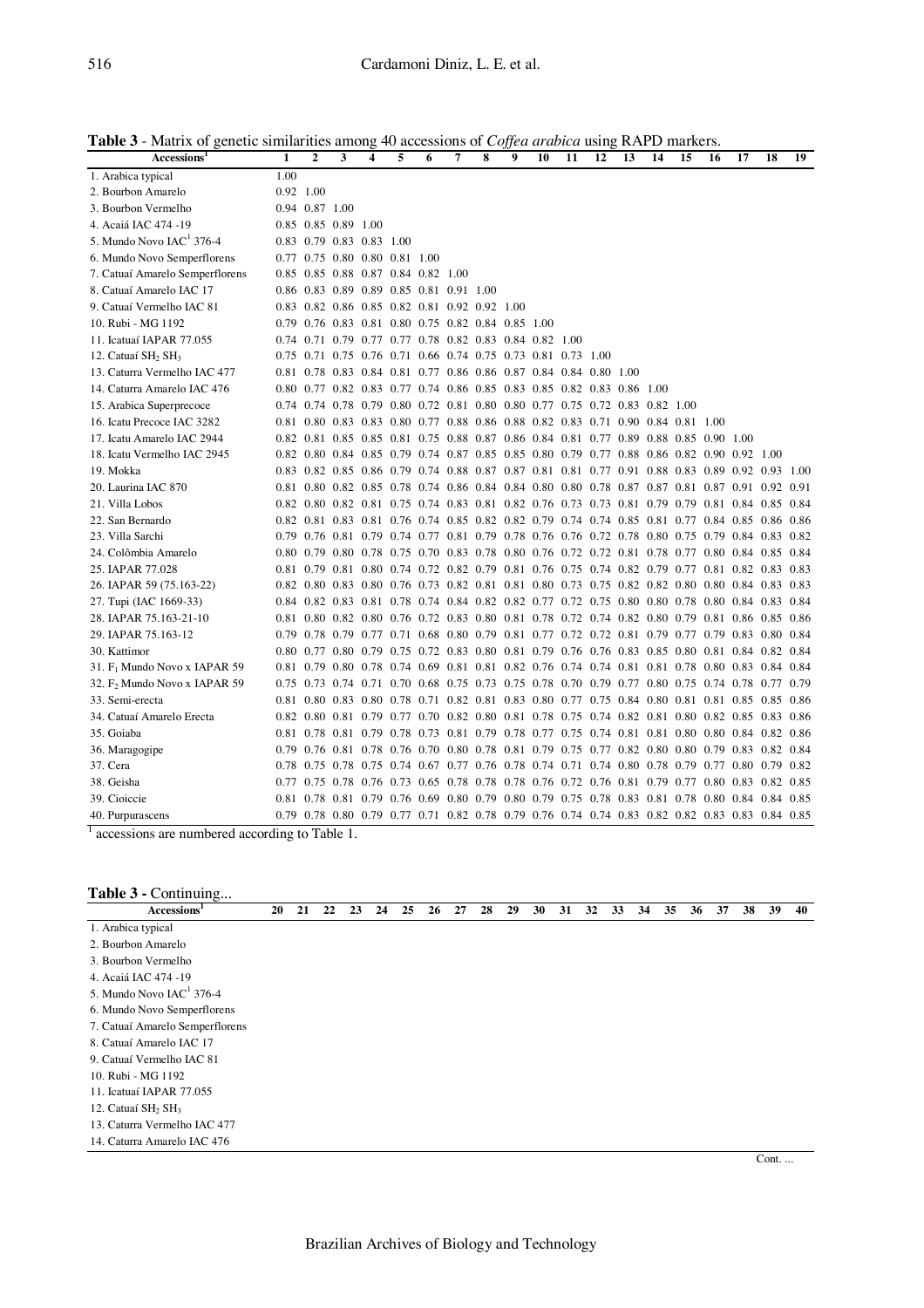| (Cont. Table 3)                          |                                                                                                                    |
|------------------------------------------|--------------------------------------------------------------------------------------------------------------------|
| 15. Arabica Superprecoce                 |                                                                                                                    |
| 16. Icatu Precoce IAC 3282               |                                                                                                                    |
| 17. Icatu Amarelo IAC 2944               |                                                                                                                    |
| 18. Icatu Vermelho IAC 2945              |                                                                                                                    |
| 19. Mokka                                |                                                                                                                    |
| 20. Laurina IAC 870                      | 1.00                                                                                                               |
| 21. Villa Lobos                          | 0.85 1.00                                                                                                          |
| 22. San Bernardo                         | 0.86 0.93 1.00                                                                                                     |
| 23. Villa Sarchi                         | 0.83 0.88 0.87 1.00                                                                                                |
| 24. Colômbia Amarelo                     | 0.84 0.86 0.88 0.82 1.00                                                                                           |
| 25. JAPAR 77.028                         | 0.85 0.86 0.87 0.85 0.86 1.00                                                                                      |
| 26. IAPAR 59 (75.163-22)                 | 0.81 0.85 0.85 0.84 0.88 0.87 1.00                                                                                 |
| 27. Tupi (IAC 1669-33)                   | 0.82 0.86 0.86 0.86 0.87 0.89 0.91 1.00                                                                            |
| 28. IAPAR 75.163-21-10                   | 0.84 0.85 0.85 0.85 0.89 0.88 0.92 0.93 1.00                                                                       |
| 29. JAPAR 75.163-12                      | 0.80 0.81 0.82 0.79 0.84 0.86 0.88 0.86 0.90 1.00                                                                  |
| 30. Kattimor                             | 0.81 0.82 0.82 0.83 0.86 0.86 0.89 0.87 0.89 0.89 1.00                                                             |
| 31. F <sub>1</sub> Mundo Novo x IAPAR 59 | 0.82 0.82 0.82 0.81 0.86 0.86 0.89 0.88 0.89 0.90 0.89 1.00                                                        |
| 32. F <sub>2</sub> Mundo Novo x IAPAR 59 | 0.75 0.79 0.79 0.78 0.83 0.81 0.87 0.85 0.87 0.82 0.84 0.82 1.00                                                   |
| 33. Semi-erecta                          | 0.83 0.83 0.84 0.80 0.87 0.85 0.87 0.85 0.89 0.88 0.88 0.91 0.83 1.00                                              |
| 34. Catuaí Amarelo Erecta                | 0.82 0.82 0.84 0.80 0.87 0.83 0.87 0.85 0.89 0.87 0.88 0.89 0.82 0.94 1.00                                         |
| 35. Goiaba                               | 0.81 0.84 0.86 0.82 0.85 0.81 0.86 0.86 0.87 0.83 0.84 0.83 0.82 0.89 0.91 1.00                                    |
| 36. Maragogipe                           | 0.81 0.82 0.85 0.81 0.87 0.86 0.86 0.85 0.89 0.87 0.87 0.87 0.85 0.92 0.91 0.90 1.00                               |
| 37. Cera                                 | 0.77 0.78 0.80 0.76 0.84 0.81 0.82 0.81 0.85 0.86 0.84 0.85 0.82 0.88 0.89 0.87 0.92 1.00                          |
| 38. Geisha                               | 0.80 0.81 0.85 0.80 0.85 0.80 0.82 0.82 0.85 0.86 0.83 0.85 0.81 0.87 0.91 0.87 0.9<br>$0.9$ 1.00                  |
| 39. Cioiccie                             | 0.83 0.83 0.85 0.83 0.86 0.83 0.85 0.84 0.87 0.87 0.85 0.87 0.83 0.91 0.91 0.90 0.9<br>$0.9 \quad 0.93 \quad 1.00$ |
| 40. Purpurascens                         | 0.82 0.84 0.85 0.82 0.86 0.85 0.86 0.85 0.88 0.87 0.87 0.84 0.82 0.90 0.91 0.92 0.9 0.9 0.89 0.92 1.00             |

 $\frac{1}{1}$  accessions are numbered according to Table 1.

Catuaí Semperflorens was a mutant of Catuaí Amarelo IAC 17, thus justifying the close similarities with Catuaí Amarelo IAC 17 (0.91) and Caturra Vermelho IAC 477 (0.92).

Acaiá IAC 474 -19 was associated with the Catuai cultivars showing a mean similarity of 0.87 with a bootstrap support of 94%. The Acaiá genotype was derived by selection from progenies of the Mundo Novo germplasm, which arose from natural hybridization between Sumatra and Bourbon cultivars (Fazuoli, 1986; Carvalho et al*.*, 1989). Caturra Vermelho IAC 477, Icatu precoce IAC 3282, Icatu Amarelo IAC 2944, Icatu Vermelho IAC 2945, Mokka, and Laurina IAC 870 were grouped together (mean similarity of 0.89). The variety Icatu was obtained after artificial crossing between *C. canephora* var *robusta* (4x) and *C. arabica* var Bourbon Vermelho. The F1 was crossed with Mundo Novo and selected for precocity giving rise to Icatu precoce IAC 3282. The predominance of genes from Bourbon Vermelho in both, Caturra Vermelho IAC 477 and Icatu Precoce IAC 3282 gave support to the high genetic similarities observed. The cultivar Icatu Amarelo was tightly associated in this group showing a mean similarity of 0.90 with Icatu Vermelho, Mokka, and Laurina

IAC 870 (Figs 2, 3). Icatu Amarelo was obtained by selection of plants derived from natural crossing between Icatu Vermelho and Bourbon Amarelo (Fazuoli, 1981). Laurina IAC 870 was derived from the Bourbon Vermelho gene pool in Reunion Island, sharing most of its morphological characters with the Mokka cultivar (Rothfos, 1989; Krug et al*.*, 1950). Therefore, the molecular data were fully supported by pedigree information of these cultivars.

The cultivars Rubi-MG 1192 and IAPAR- 77055 were clustered with a similarity 0.82 (Table 3 and Figs. 2, 3). Rubi MG 1192 was a cultivar derived from crossing between Catuai Vermelho IAC 81 and Mundo Novo while IAPAR-77055 was obtained from Icatu x Catuai Vermelho IAC 81 crossing after selection for plant size.

The accessions associated in the second group were clustered into three subgroups (Figs 2, 3). In the first subgroup, the varieties Villa Lobos and San Bernardo were tightly clustered with a similarity of 0.93 and a bootstrap support of. 99%. These varieties associated to Villa Sarchi with a mean similarity coefficient of 0.88 and a bootstrap of 63%. Villa Lobos, San Bernardo, and Villa Sarchi have the same origin (Bourbon Vermelho germplasm) giving support to the high similarities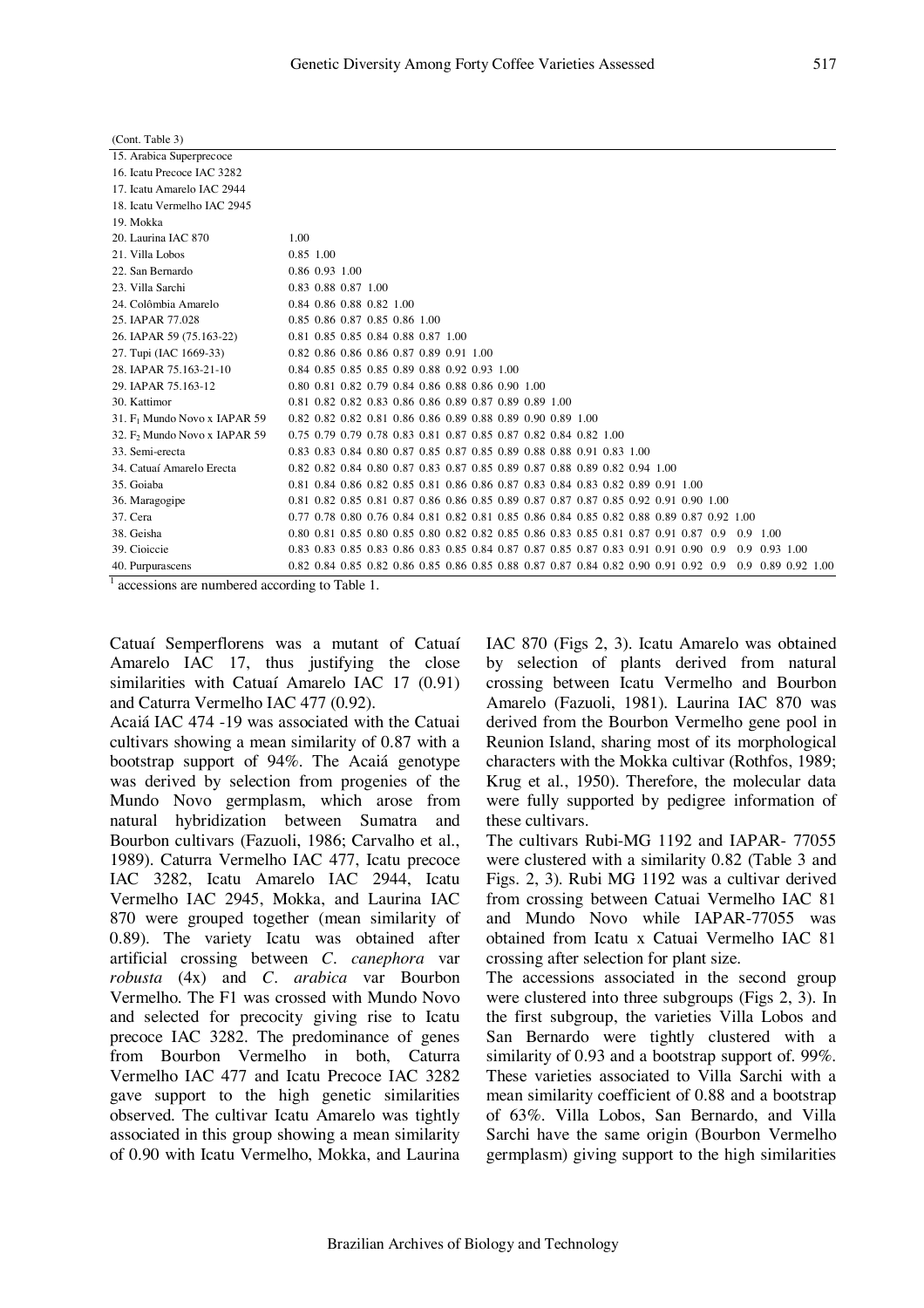observed. All but one (Colombia Amarelo of the Catimor gene pool) of the accessions associated in the second subgroup belonged to the Sarchimor germplasm (Table 1). IAPAR-59 and the accessions IAPAR 75163-21-10 and IAPAR 75163-12 were obtained from an open pollinated

field of IAPAR 75163, which was a  $F_3$  progeny from Villa Sarchi (CIFC 971/10) x Híbrido de Timor (CIFC 832/2) (Silveira et al., 2003).



**Figure 2** - UPGMA dendrogram of 40 *C. arabica* accessions based on Dice genetic similarity. Numbers at branches are bootstrap value (%) generated after 1000 permutations (Coelho, 2001).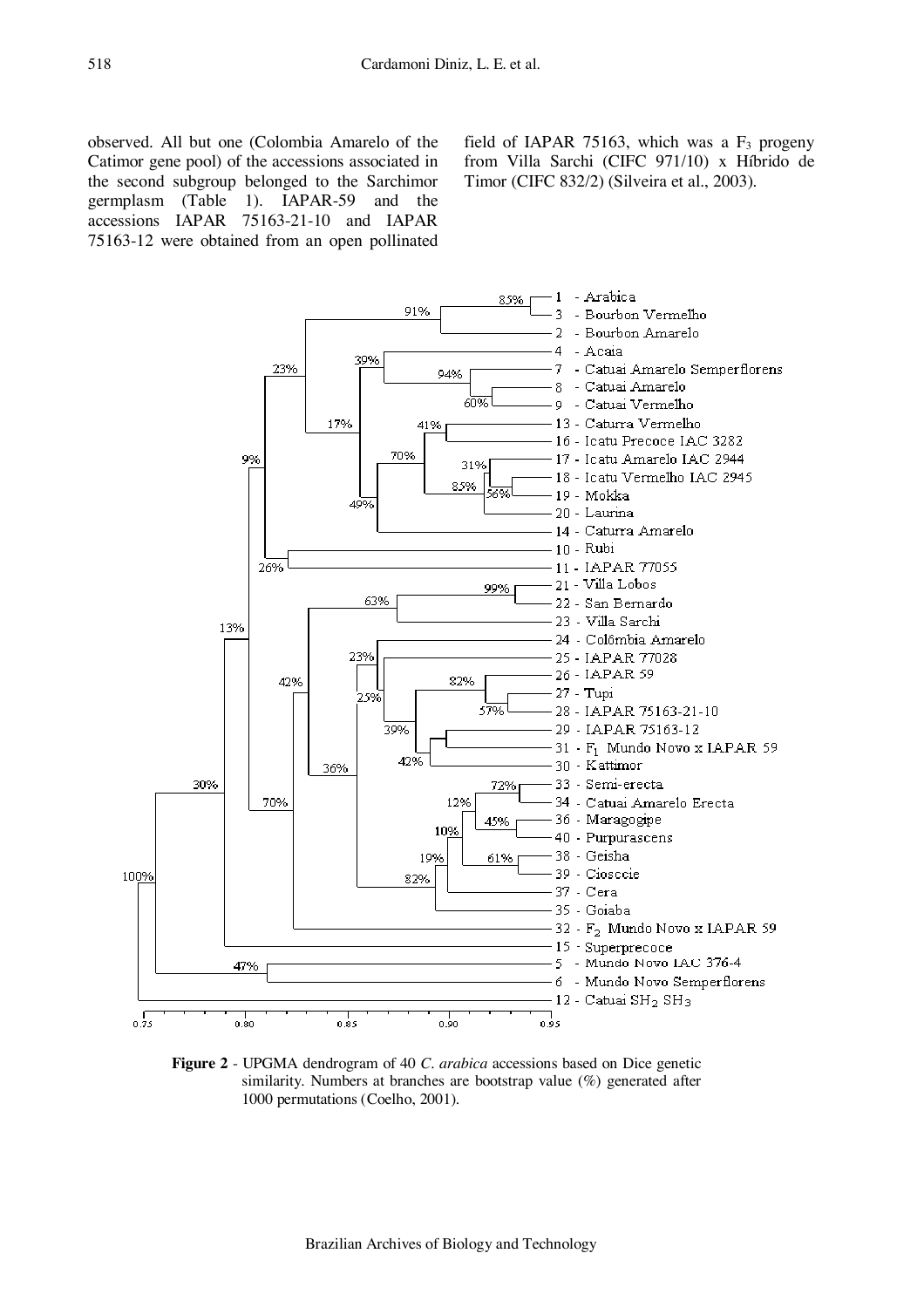

**Figure 3** - Principal Coordinate Analysis of the 40 accessions of *C. arabica.* The numbers correspond to the accessions as listed in Table 1.]

The high similarity coefficients (0.86, on average) obtained with RAPD data were correlated with characteristics such as rust resistance, architecture and vegetative vigor shared by these cultivars. Even so these varieties display some differences in canopy diameter and grain size. A more comprehensive study about the relationships among the Sarchimor varieties and some Bourbon varieties has been described by Sera et al. (2003). The third subgroup associated eight accessions (Semi-erecta, Catuaí Amarelo Erecta, Maragogipe, Purpurascens, Geisha, Cioiccie, Cera, and Goiaba). Semi Erecta clustered with Catuaí Amarelo Erecta with a similarity coefficient of 0.94. The Semi-erecta genotype was a presumed mutant of Bourbon Vermelho sharing characteristics such as plant architecture, productivity, and grain size similar to the Bourbon-type coffee. Although Semi Erecta and Bourbon Vermelho were included in different clusters, the similarity coefficient between them was 0.83 giving support to the morphological relationship. The accession of Catuaí Amarelo Erecta used in this assay was also of uncertain origin. It was found in a field of Catuaí Amarelo IAC 17, possibly derived from hybridization between plants of the Arabica Erecta gene pool and Catuaí genotypes. Catuaí Amarelo Erecta revealed a mean genetic similarity of 81% with Catuaí Vermelho IAC 81 and Catuaí Amarelo IAC 17.

The cultivars Maragogipe, Purpurascens, Cera, Goiaba, Geisha, and Cioicie showed a mean genetic similarity of 0.90. According to Clifford and Willson (1985), Purpurascens, Maragogipe, and Goiaba were mutants of Bourbon Vermelho. Carvalho et al*.* (1989) considered that Geisha and Cera were mutant versions of Bourbon Vermelho. All these varieties showed a mean genetic similarity of 80% with Bourbon Vermelho. The  $F_2$ hybrid Mundo Novo x IAPAR-59 was associated to the second main group with a mean similarity coefficient of 0.83. This hybrid was from a segregant population (Sera et al., 2003) and showed only 0.70 of genetic similarity with Mundo Novo IAC-376 and 0.87 with IAPAR-59. These results were in agreement with morphological characters, suggesting that this segregant carried more genes from IAPAR-59 than from Mundo Novo IAC-376 (Sera et al*.*, 2003). The remaining cultivars, Superprecoce, Mundo

Novo IAC-376, Mundo Novo Semperflorens (a spontaneous mutation of Mundo Novo), and Catuaí  $SH_2$   $SH_3$ , appeared isolated in the dendrogram. These cultivars were also spread over the PCA plot suggesting that they were less related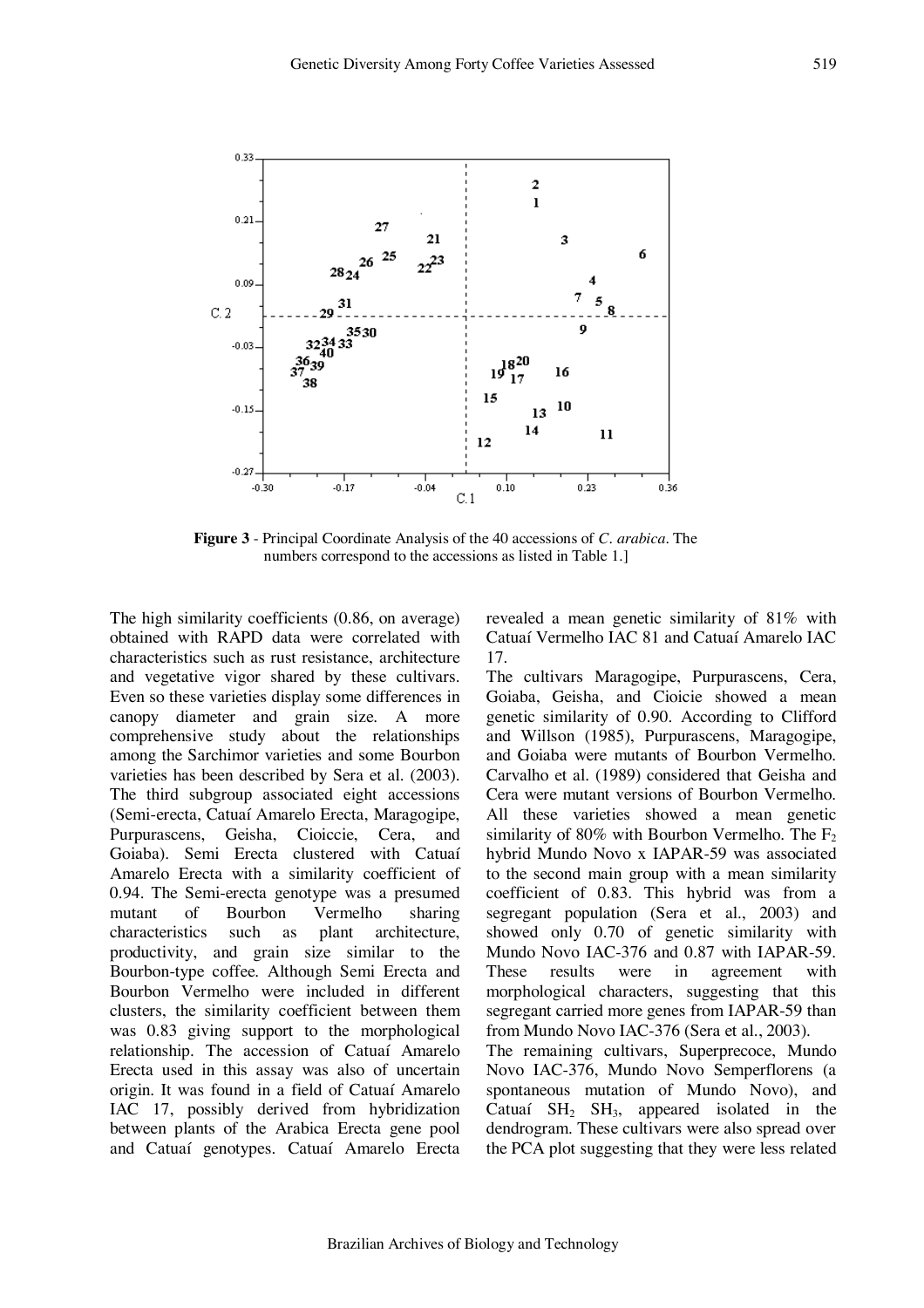to the other cultivars. For instance, Mundo Novo IAC-376 and Mundo Novo Semperflorens showed a mean genetic similarity of only 0.75, with the other cultivars studied. Similarly, the cultivar Superprecoce showed a mean genetic similarity coefficient of 0.77 with the other accessions. This cultivar was obtained from accessions of *C. arabica* collected by FAO in 1968 in Ethiopia. The differences at DNA level reproduce the morphological divergence observed between Superprecoce and the other accessions studied.

The cultivar Catuaí  $SH_2$   $SH_3$  was the most divergent genotype among all accessions studied. The range of the similarity coefficient was from 0.66 with Mundo Novo Semperflorens to 0.81 with the cultivar Caturra Amarelo IAC 476. Catuaí  $SH<sub>2</sub>$  SH<sub>3</sub> was a product of crossing between genotypes of Catuaí Amarelo IAC 17 and Catuaí  $SH<sub>2</sub>$ . The  $F<sub>1</sub>$  hybrid was then crossed to Catuaí SH3, a genotype derived by crossing between Catuaí and the interespecific hybrid *C. arabica* SH3 (*C. liberica* x *C. arabica*), followed by backcrossing with the parental Arabica (Bettencourt, 1981). The grouping of *C. arabica* genotypes based on molecular markers was consistent with taxonomy and pedigree information described for this coffee collection. The combination of the RAPD technique with the prior digestion of template DNA with restriction endonucleases offered a reliable and effective method of accessing genetic variation in *C. arabica* accessions.

## **ACKNOLEDGEMENTS**

We thank Conselho Nacional de Pesquisa (CNPq), process number 463861/000, Consórcio Brasileiro de Pesquisa e Desenvolvimento do Café (CBP and D/Café), and Fundação Araucária for financial support. We are also grateful to CAPES (Coordenação de Aperfeiçoamento de Pessoal de Nível Superior) and CNPq (Conselho Nacional de Pesquisa) for the grants to Leandro E. C. Diniz and Valdemar P. Carvalho.

## **RESUMO**

A variabilidade genética de 40 acessos de cafeeiros de fenótipo arabica foi obtida usando a técnica de RAPD associada a uma digestão prévia

do DNA genômico com endonucleases. A variabilidade genética e a relação entre os accessos foram inicialmente avaliadas pela amplificação de 195 primers. Para incrementar a eficiência na detecção de polimorfismo, o DNA genômico de cada acessos foi submetido a digestão com endonucleases antes da PCR. Um total de 24 primers combinados com restrição do DNA gerou 318 bandas, das quais 266 (83,65%) foram polimórficas. A associação entre os 40 acessos foi estimada pelo método de clusters UPGMA, sendo os acessos agrupados de acordo com seu pedigree e aspectos agronômicos. Os resultados mostraram que o uso de enzimas de restrição antes da reação de amplificação pode ser considerada uma ferramenta eficiente para incrementar o número de bandas informativas, possibilitando a diferenciação entre os 40 acessos de *C. arabica*.

## **REFERENCES**

- Anthony, F.; Bertrand, B.; Quiros, O.; Wilches, A.; Lashermes, P.; Berthaud, J. and Charrier, A. (2001), Genetic diversity of wild coffee (*Coffea arabica* L.) using molecular markers. *Euphytica*, **118**, 53-65.
- Berthaud, J. and Charrier, A. (1988), Genetic Resources of *Coffea.* In: Clarke, R. J. and Macrae, R. (Eds.). *Coffea Agronomy*. Elsevier Applied Science Publishers. pp. 1-42.
- Berthou, F. and Troslot, P. (1977), *L'analyse du polymorphisme enzymatique dans de genere* Coffea*: adaptation d'une methode d'electrophorese en serie.* Abidjan : Eighth Conference of ASIC. (Ivory Coast). pp. 373-383.
- Bettencourt, A. J. and Carvalho, A. (1968), Melhoramento visando a resistência do cafeeiro à ferrugem. *Bragantia*, **27**, 35-68.
- Bettencout, A. J. (1981), *Transferência de fatores de resistência à Hemileia vastatrix Berk. and Br. para as principais cultivares de Coffea arabica L.* Tese (Doutorado), Instituto Superior de Agronomia da Universifdade Técnica de Lisboa, Portugal.
- Carvalho, A. and Krug, C. A. (1950), Genética de *Coffea* XIII -Hereditariedade da característica erecta em *Coffea arabica* L. *Bragantia*, **10**, 321-328.
- Carvalho, A.; Eskes, A. B.; Castilho, Z. J.; Screenivasan, M. S.; Echeverri, J. H.; Fernandez C. E. and Fazuoli, L. C. (1989), Breeding programs. In: Kushalappa, A. C. and Eskes, A. B. (Eds.). *Coffee rust*: epidemiology, resistance, and management. Boca Raton, Florida : CRC Press Inc. pp. 293-335.
- Chaparro, A. P.; Cristancho, M. A.; Cortina, H. A. and Gaitan. A. L. (2004), Genetic variability of *Coffea arabica* L. accessions from Ethiopia evaluated